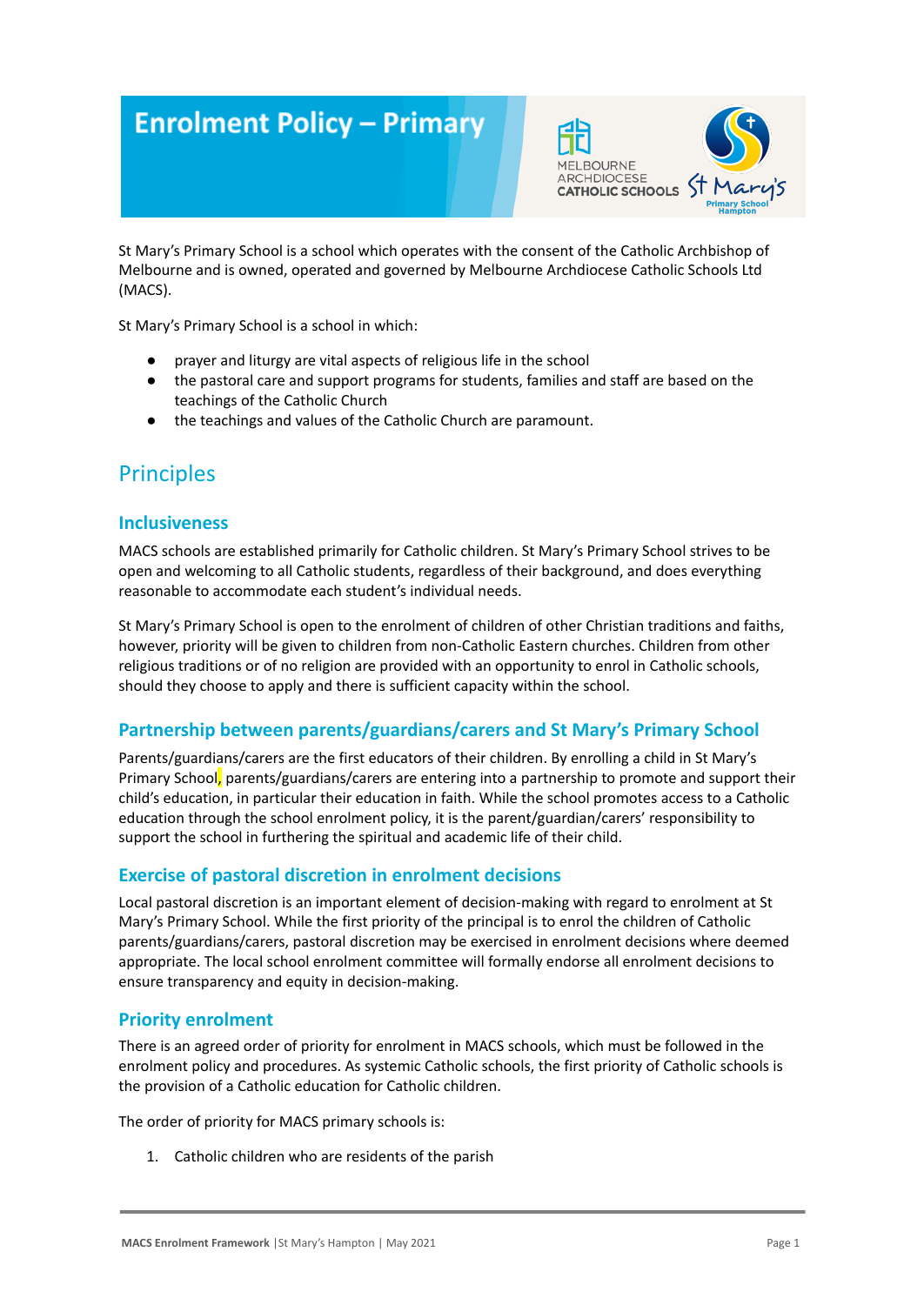- 2. siblings of children already enrolled in the school
- 3. Catholic children who are not residents of the parish but are recognised as parishioners by the parish priest
- 4. Catholic children from other parishes (for pastoral reasons)
- 5. children from non-Catholic Eastern churches (i.e. Greek Orthodox, Coptic Orthodox, Ukrainian Orthodox, Russian Orthodox, Serbian Orthodox and other Orthodox) who are residents of the parish
- 6. children from non-Catholic Eastern churches (i.e. Greek Orthodox, Coptic Orthodox, Ukrainian Orthodox, Russian Orthodox, Serbian Orthodox and other Orthodox) who reside outside the parish
- 7. other Christian children who are residents of the parish
- 8. other Christian children who reside outside the parish
- 9. non-Christian children who are residents of the parish
- 10. non-Christian children who reside outside the parish.

### **Definitions**

#### **Catholic child**

For the purpose of enrolment in a Catholic school, a child is considered to be Catholic if they are a member of the Catholic Church, usually established by a Certificate of Baptism.

#### **Enrolment catchment area**

The enrolment catchment area is a defined area from which a school enrols students as officially designated to a school by MACS. The parish for St Mary's Primary School is Hampton and Hampton East. In parishes with more than one primary school, the catchment for each school is determined by the parish in consultation with MACS.

Enrolment is subject to the maximum capacity of the school.

#### **Orthodox child**

For the purpose of enrolment in a Catholic school, a child is considered to be Orthodox if they are a member of a non-Catholic Eastern church, including Greek Orthodox, Coptic Orthodox, Ukrainian Orthodox, Russian Orthodox, Serbian Orthodox and other Orthodox.

#### **Parish**

'Parish' refers to the local parish as defined by its geographical boundaries and student location is based on home address.

### Parental Responsibilities

At the time of enrolment at St Mary's Primary School, parents/guardians/carers make a commitment to provide ongoing support for their child's Catholic education. In particular, parents/guardians/carers are asked to make an explicit commitment to the following responsibilities:

- · complete the school's enrolment form and ensure it is returned by the due date. This does not guarantee enrolment in the school
- be prepared to support the school in the Catholic education of their child and involve themselves as much as possible
- · acknowledge and commit to meeting the financial responsibilities arising from the ongoing enrolment of their child at St Mary's Primary School. Any difficulties in meeting this commitment should be discussed with the principal